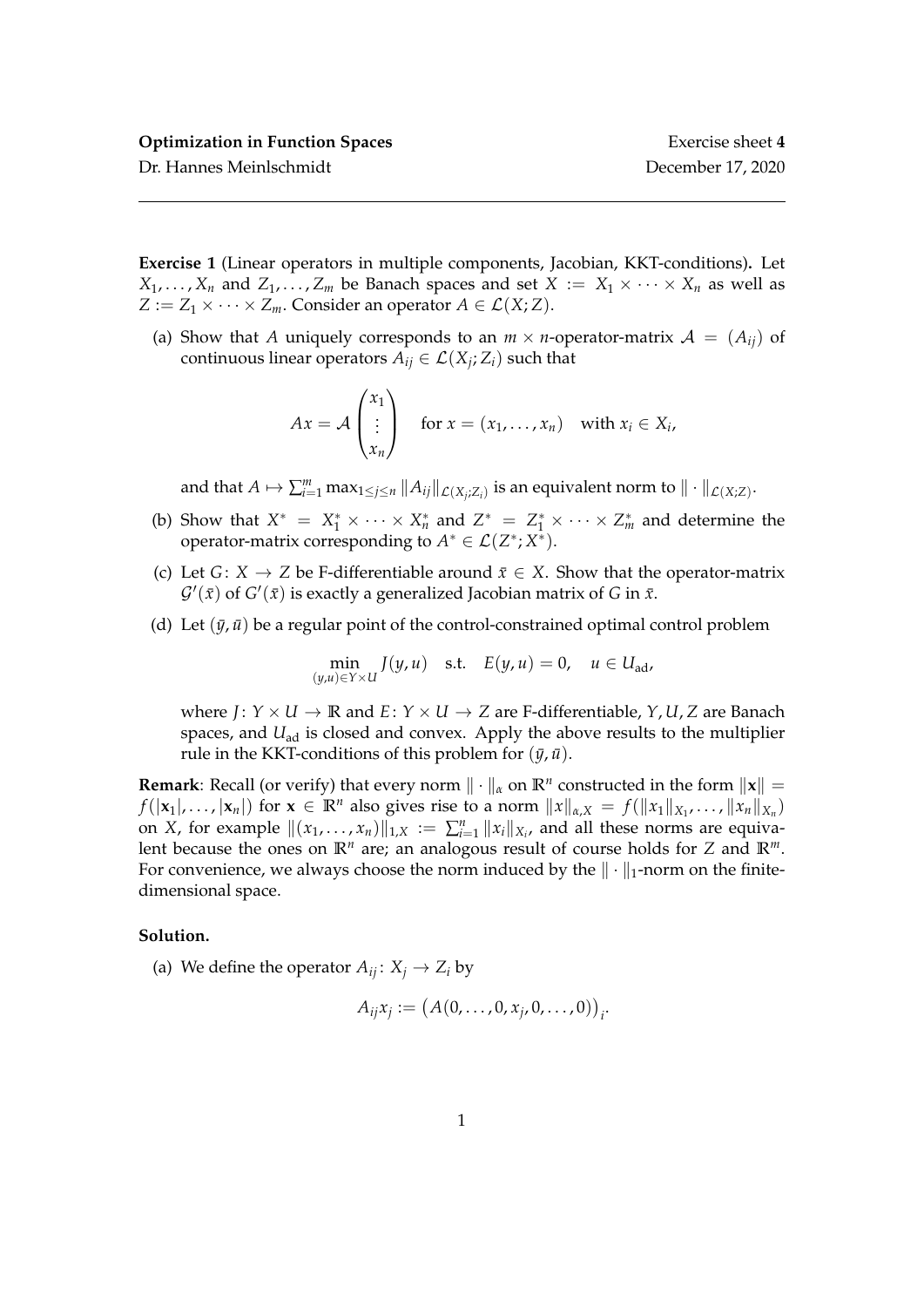This operator is clearly linear and thanks to

$$
||A_{ij}x_j||_{Z_i} = ||(A(0,\ldots,0,x_j,0,\ldots,0))_i||_{Z_i}
$$
  
\n
$$
\leq ||A||_{\mathcal{L}(X_j;Z)} ||(0,\ldots,x_j,\ldots)||_{X_j} = ||A||_{\mathcal{L}(X_j;Z)} ||x_j||_{X_j}
$$

continuous with  $\|A_{ij}\|_{\mathcal{L}(X_j;Z_i)} \leq \|A\|_{\mathcal{L}(X;Z)}.$  (Recall that we use the  $\|\cdot\|_1$ -norms on *X* and *Z*.) Setting

$$
\mathcal{A} = \begin{pmatrix} A_{11} & \cdots & A_{1n} \\ \vdots & \ddots & \vdots \\ A_{m1} & \cdots & A_{mn} \end{pmatrix},
$$

we find, where  $A_j \in \mathcal{L}(X_j; Z)$  are given by the columns of  $\mathcal{A}$ ,

$$
\mathcal{A}x := (A_1 \quad \cdots \quad A_n) x := \sum_{j=1}^n A_j x_j = Ax,
$$

which proves the unique correspondence between the operator-matrix A and *A*. For the norm equivalence, we further observe that by construction

$$
||Ax||_Z = \sum_{i=1}^m ||(Ax)_i||_{Z_i} = \sum_{i=1}^m \left\| \sum_{j=1}^n A_{ij} x_j \right\|_{Z_i}
$$
  

$$
\leq \sum_{i=1}^m \sum_{j=1}^n ||A_{ij} x_j||_{Z_i} \leq \sum_{i=1}^m \sum_{j=1}^n ||A_{ij}||_{\mathcal{L}(X_j;Z_i)} ||x_j||_{X_j}
$$

and thus

$$
||Ax||_Z \leq \sum_{i=1}^m \max_{1 \leq j \leq n} ||A_{ij}||_{\mathcal{L}(X_j;Z_i)} \sum_{j=1}^n ||x_j||_{X_j} = \left(\sum_{i=1}^m \max_{1 \leq j \leq n} ||A_{ij}||_{\mathcal{L}(X_j;Z_i)}\right) ||x||_X,
$$

 $\|A\|_{\mathcal{L}(X;Z)} \leq \sum_{i=1}^m \max_{1 \leq j \leq n} \|A_{ij}\|_{\mathcal{L}(X_j;Z_i)}$ . Since we also had  $\|A_{ij}\|_{\mathcal{L}(X_j;Z_i)} \leq$  $||A||_{\mathcal{L}(X;Z)}$  as above, this shows that

$$
||A||_{\mathcal{L}(X;Z)} \leq \sum_{i=1}^{m} \max_{1 \leq j \leq n} ||A_{ij}||_{\mathcal{L}(X_j;Z_i)} \leq m||A||_{\mathcal{L}(X;Z)}.
$$
 (1)

(b) Let  $x' \in X^* = \mathcal{L}(X; \mathbb{R})$ . We have already observed that we may uniquely identify  $x'$  with  $(x'_1, \ldots, x'_n)$ , where  $x'_j \in \mathcal{L}(X_i; \mathbb{R}) = X^*_j$ , via

$$
\langle x', x \rangle_{X^*,X} = \sum_{j=1}^n \langle x'_j, x_j \rangle_{X^*_j, X_j}.
$$

 $\text{Moreover, per (1), we have } \|x^*\|_{X^*} = \max_{1\leq j\leq n}\|x^*_j\|_{X^*_j}$ , which is exactly  $\|\cdot\|_{\infty, X^*_1 \times \dots \times X^*_n}$ and thus equivalent to the  $\|\cdot\|_1$ -norm on  $X_1^* \times \cdots \times X_n^*$ .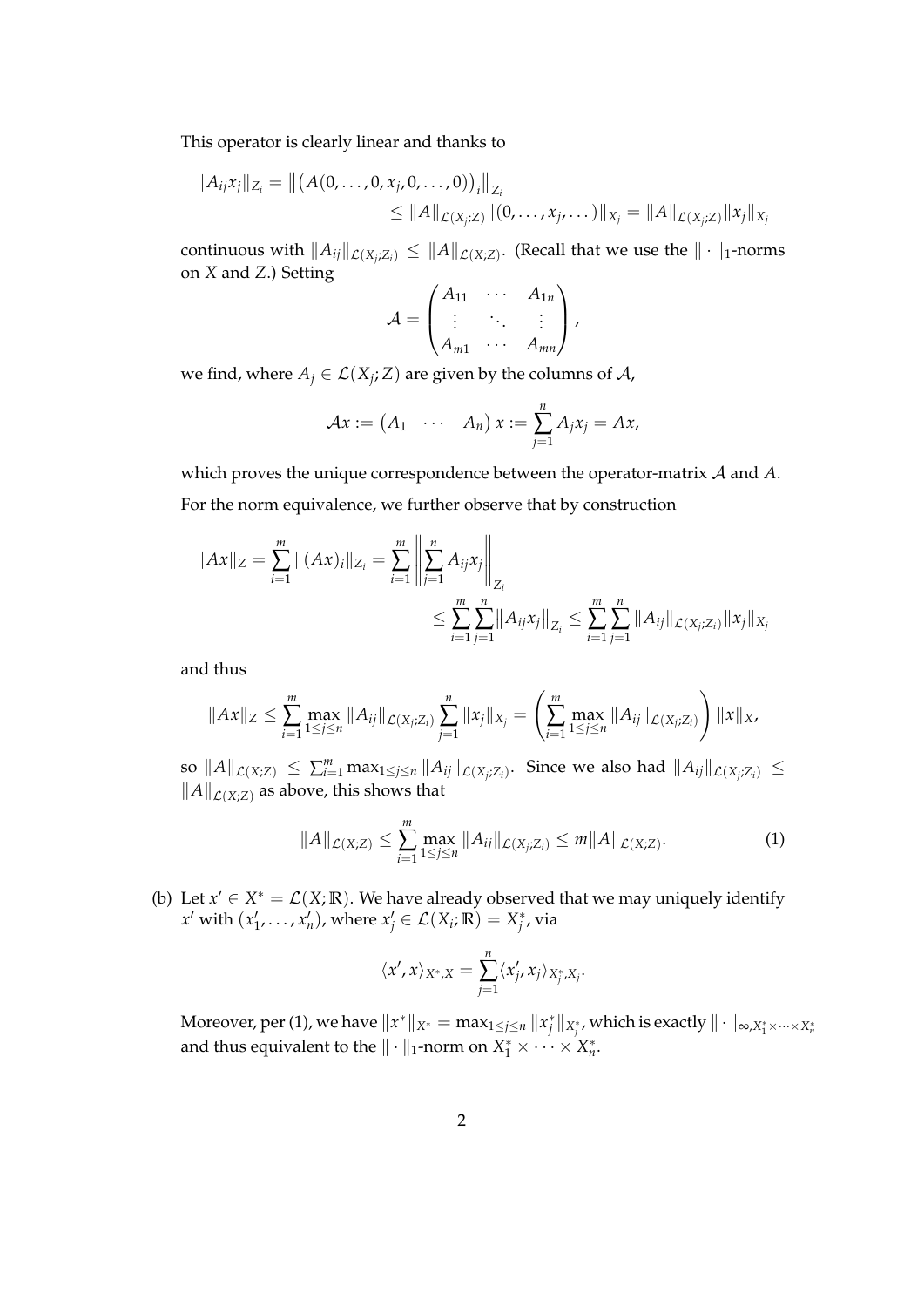Now let us consider the operator  $A^* \in \mathcal{L}(Z^*;X^*)$ . It has the fundamental defining property that

$$
\langle z', Ax \rangle_{Z^*,Z} = \langle A^* z', x \rangle_{X^*,X} \quad \text{for all } x \in X, \ z' \in Z^*.
$$
 (2)

Identifying the operators and spaces in their "matrix format", we find

$$
\langle z', Ax \rangle_{Z^*,Z} = \sum_{j=1}^n \langle z', A_j x_j \rangle_{Z^*,Z} = \sum_{j=1}^n \sum_{i=1}^m \langle z'_i, (A_j x_j)_i \rangle_{Z_i^*,Z_i}
$$
  
= 
$$
\sum_{j=1}^n \sum_{i=1}^m \langle z'_i, A_{ij} x_j \rangle_{Z_i^*,Z:i} = \sum_{j=1}^n \sum_{i=1}^m \langle A_{ij}^* z'_i, x_j \rangle_{X_j^*,X_j}.
$$

By (2), the latter is nothing else than  $\langle A^*z', x \rangle_{X^*,X}$ . Carefully reading off indices and comparing, we find that the matrix  $\mathcal{A}^*$  corresponding to  $A^*$  is obtained from  $\mathcal A$  by transposing  $\mathcal A$  and taking adjoint operators, so

$$
A \sim \mathcal{A} = \begin{pmatrix} A_{11} & \dots & A_{1n} \\ \vdots & \ddots & \vdots \\ A_{m1} & \dots & A_{mn} \end{pmatrix} \quad \rightsquigarrow \quad A^* \sim \mathcal{A}^* = \begin{pmatrix} A_{11}^* & \dots & A_{m1}^* \\ \vdots & \ddots & \vdots \\ A_{1n}^* & \dots & A_{mn}^* \end{pmatrix}.
$$

(c) We consider without loss of generality  $m = 1$ . Denoting  $e_j = (0, \ldots, 0, h_j, 0, \ldots, 0)$ for  $h_j \in X_j$ , we have seen that  $G'(\bar{x})_j h_j$  is then exactly given by  $G'(\bar{x})e_j$ . The derivative  $G'(\bar{x})$  of *G* in  $\bar{x}$  is defined as the operator which satisfies

$$
G(\bar{x} + h) = G(\bar{x}) + G'(\bar{x})h + o(||h||_X), \quad h \in X.
$$

Inserting  $h = e_j$ , this shows that

$$
G(\bar{x}+e_j)=G(\bar{x})+G'(\bar{x})_jh_j+o(||h_j||_{X_j}).
$$

On the other hand, the partial derivative  $G'_{x_j}(\bar{x})$  of *G* in  $\bar{x}$  in direction of the *j*th variable is given exactly as the derivative in 0 of the function  $h_j \mapsto G^j(h_j) :=$  $G(\bar{x} + e_i)$  which yields

$$
G(\bar{x}+e_j)=G^j(h_j)=G^j(0)+G'_{x_j}(\bar{x})h_j+o(||h_j||_{X_j})=G(\bar{x})+G'_{x_j}(\bar{x})h_j+o(||h_j||_{X_j}).
$$

From the uniqueness of the derivative, this shows that indeed  $G'(\bar{x})_j = G'_{x_j}(\bar{x})$ and hence

$$
\mathcal{G}'(\bar{x}) = (G'_{x_1}(\bar{x}) \cdots G'_{x_n}(\bar{x})). \tag{3}
$$

(d) The multiplier rule in the KKT conditions for the given optimal control problem states that there exists a Lagrange multiplier  $\lambda \in (W \times U)^*$  such that, where  $G(y, u) = {E(y, u) \choose u}$  ${y,u \choose u}$ :  $Y \times U \rightarrow W \times U$ ,

$$
J'(\bar{y}, \bar{u}) + G'(\bar{y}, \bar{u})^* \bar{\lambda} = 0 \quad \text{in } (Y \times U)^*.
$$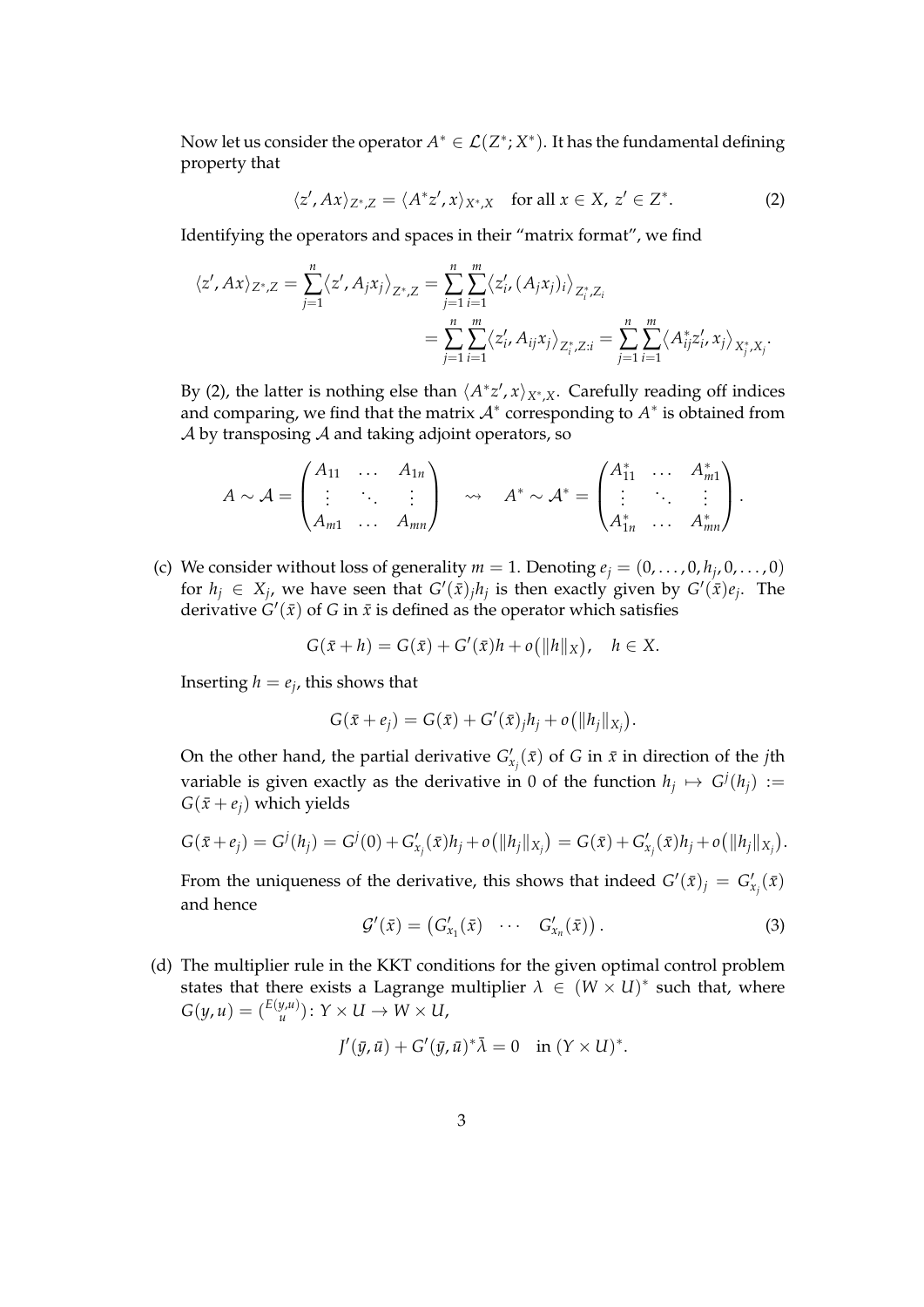Since  $(Y \times U)^* = Y^* \times U^*$ , the equation consists of two components. From the foregoing exercise and (3),  $G'(\bar{y}, \bar{u})$  can be written in the form of a Jacobian:

$$
G'(\bar{y}, \bar{u}) = \begin{pmatrix} E'_y(\bar{y}, \bar{u}) & E'_u(\bar{y}, \bar{u}) \\ 0 & \mathrm{id}_U \end{pmatrix}
$$

We have also seen that the adjoint operator  $G'(\bar{y}, \bar{u})^*$  is then given in matrix-form by

$$
G'(\bar{y}, \bar{u})^* = \begin{pmatrix} E'_y(\bar{y}, \bar{u})^* & 0 \\ E'_u(\bar{y}, \bar{u})^* & id_{U^*} \end{pmatrix}.
$$

Writing  $\bar{\lambda} = (\bar{p}, \bar{\mu}) \in (W \times U)^* = W^* \times U^*$ , we thus find

$$
J'(\bar{y}, \bar{u}) + G'(\bar{y}, \bar{u})^* \bar{\lambda} = \begin{pmatrix} J'_y(\bar{y}, \bar{u}) \\ J'_u(\bar{y}, \bar{u}) \end{pmatrix} + \begin{pmatrix} E'_y(\bar{y}, \bar{u}) \bar{p} \\ E'_u(\bar{y}, \bar{u}) \bar{p} + \bar{\mu} \end{pmatrix},
$$

This is exactly the form given in the lecture notes.

**Exercise 2** (Lax-Milgram lemma and divergence-gradient operators)**.** Let *H* be a Hilbert space and consider a continuous coercive bilinear form  $a: H \times H \rightarrow \mathbb{R}$  on *H*, which means that there exist constants *C*, *α* > 0 such that

$$
|a(u,v)| \le C||u||_H ||v||_H \qquad \text{for all } u,v \in H \qquad \text{(continuity/boundedness)}
$$

and

$$
a(u, u) \ge \alpha \|u\|_H^2
$$
 for all  $u \in H$  (coercivity).

(a) Prove the world-famous *Lax-Milgram lemma*: For every  $f \in H^*$ , there exists a unique  $u = u_f \in H$  such that

$$
a(u,v) = \langle f, v \rangle_{H^*,H} \quad \text{for all } v \in H
$$

and there holds  $||u_f||_H \leq \alpha^{-1} ||f||_{H^*}.$ 

*Hints*:

- (i) Recall the also world-famous *Fréchet-Riesz representation theorem*: There is a continuous linear isometric isomorphism  $T \in \mathcal{L}(H^*; H)$  such that, for all  $g \in H^*$ , we have  $\langle g, v \rangle_{H^*,H} = (Tg, v)_H$  for all  $v \in H$ .
- (ii) Let  $M \subseteq H$ . Then  $(u, v)_H = 0$  for all  $u \in M$  implies  $v = 0$  if and only if M is dense in *H*. (Prove this if needed!)
- (b) Let  $\Omega \subset \mathbb{R}^n$  be a bounded domain and let  $\mu \in L^\infty(\Omega; \mathbb{S}_n)$ , where  $\mathbb{S}_n$  is the set of symmetric real  $n \times n$ -matrices equipped with the operator-norm inherited from  $\|\cdot\|_2$  on  $\mathbb{R}^n$ .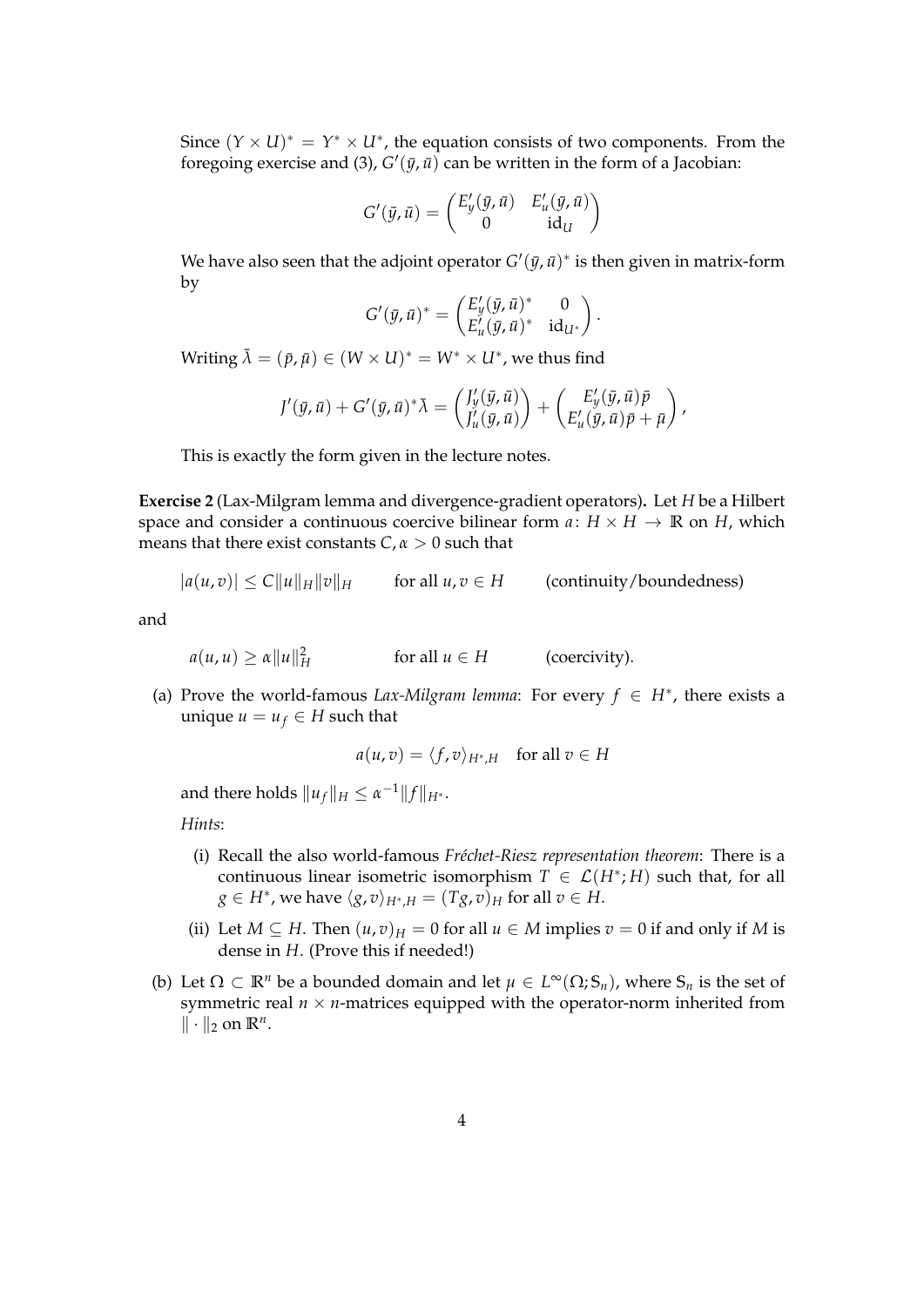(i) Show that the *weak divergence-gradient operator*  $A_{\mu}$  given by

$$
\langle A_{\mu}u, v \rangle := \int_{\Omega} (\mu \nabla u) \cdot \nabla v \, dx \quad \text{for all } v \in H_0^1(\Omega)
$$

for  $u \in H_0^1(\Omega)$  is a linear continuous operator  $H_0^1(\Omega) \to H^{-1}(\Omega) = H_0^1(\Omega)^*.$ 

(ii) Suppose that there is  $\mu_0 > 0$  such that  $\mu$  additionally satisfies

$$
v^T \mu v \ge \mu_0 ||v||_2^2 \quad \text{for all } v \in \mathbb{R}^n \quad \text{for almost all } x \in \Omega.
$$

Show that then for every  $f \in H^{-1}(\Omega)$  there is a unique solution  $u = u_f \in$  $H_0^1(\Omega)$  of the weak formulation

$$
\int_{\Omega} (\mu \nabla u) \cdot \nabla v \, dx = \langle f, v \rangle_{H^{-1}(\Omega), H_0^1(\Omega)} \quad \text{for all } v \in H_0^1(\Omega)
$$

of the elliptic second-order partial differential equation

$$
- \operatorname{div} (\mu \nabla u) = f \qquad \text{in } \Omega,
$$
  

$$
u = 0 \qquad \text{on } \partial \Omega.
$$

(This equation is to be seen formally, because  $\mu$  and  $f$  are too general for the equation to be interpreted in a classic sense.) The function  $u = u_f$  moreover satisfies  $\|u_f\|_{H_0^1(\Omega)} \leq \mu_0^{-1}\|f\|_{H^{-1}(\Omega)}$ , so  $A_\mu^{-1} \in \mathcal{L}(H^{-1}(\Omega); H_0^1(\Omega))$ , and it is also the unique solution of the minimization problem

$$
\min_{w \in H_0^1(\Omega)} \frac{1}{2} \int_{\Omega} (\mu \nabla w) \cdot \nabla w \, dx - \langle f, w \rangle_{H^{-1}(\Omega), H_0^1(\Omega)}.
$$
 (4)

*Hint*: Recall that  $u \mapsto \|\nabla u\|_{L^2(\Omega)}$  is an equivalent norm on  $H^1_0(\Omega).$ 

## **Solution.**

(a) First the second hint: The mapping  $u \mapsto (u, v)_H$  defines a continuous linear functional on *H* with norm  $||v||_H$ : Clearly, its norm is less or equal to  $||v||_H$  due to Cauchy-Schwarz, but inserting *v* itself shows that it is indeed exactly  $||v||_H$ . From  $(u, v)_H = 0$  for all  $u \in M$  it then follows that this functional is the zero functional and thus  $\|v\|_H = 0$  if *M* is dense in *H*. For the reverse implication, assume that *M* is not dense in *H*. Then the Hahn-Banach theorem implies the existence of a functional  $0 \neq \varphi \in H^*$  such that  $\langle \varphi, u \rangle_{H^*,H} = 0$  for all  $u \in \overline{M}$ . From the first hint, we know that there exists an operator  $T \in \mathcal{L}(H^*; H)$  such that  $\langle \varphi, u \rangle_{H^*, H} = (T \varphi, u)_H$ . But then  $v = T\varphi \neq 0$  satisfies  $(u, v)_H = 0$  for all  $u \in M$ , which is a contradiction.

Now the Lax-Milgram lemma: For every  $u \in H$ , boundedness and bilinearity of *a* implies that  $v \mapsto a(u, v)$  is a continuous linear functional on *H* whose norm is bounded by  $C||u||_H$  and that  $u \mapsto [v \mapsto a(u, v)]$  is a continuous linear mapping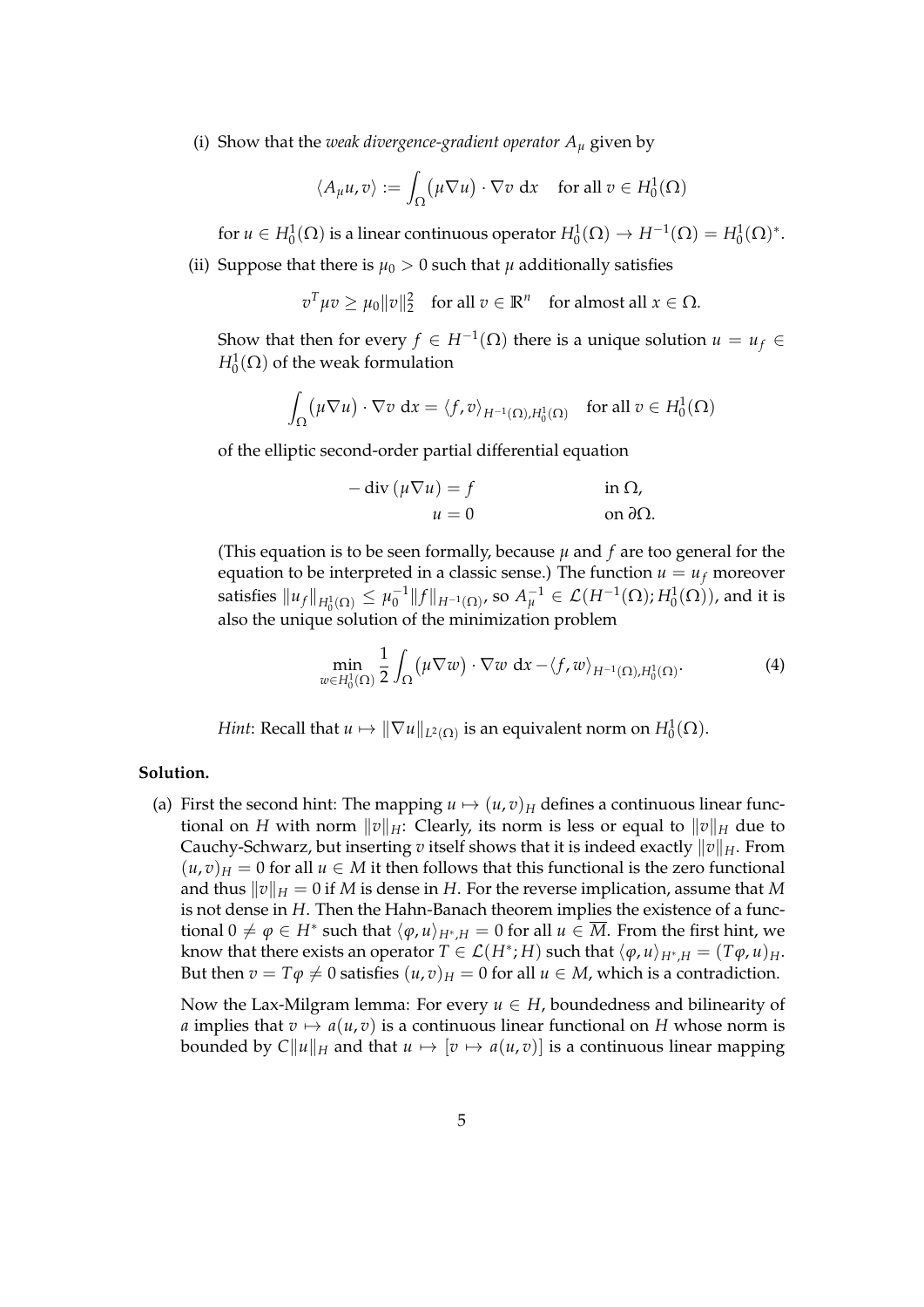from *H* to  $H^*$  whose norm is bounded by *C*. We denote this mapping by  $B \in$  $\mathcal{L}(H; H^*)$  and set  $A := TB \in \mathcal{L}(H)$ . Then we have, for all  $u, v \in H$ ,

$$
(Au,v)_H = (TBu,v)_H = \langle Bu,v \rangle_{H^*,H} = a(u,v)
$$

and

$$
\langle f, v \rangle_{H^*,H} = (Tf, v)_H.
$$

Hence,  $u = u_f \in H$  is the unique solution to

$$
a(u,v) = \langle f, v \rangle_{H^*,H} \quad \text{for all } v \in H
$$

with  $\|u_f\|_H \le \alpha^{-1} \|f\|_{H^*}$  if and only if  $u = A^{-1}Tf = B^{-1}f$  and  $\|B^{-1}\|_{\mathcal{L}(H^*;H)} \le$ *α* −1 . So, we need to show that *B*—or equivalently *A*, because *T* is an isometric isomorphism—is bijective and its inverse is continuous.

We will derive this from the the coercivity of *a*, which means that

$$
(Au, u)_H = a(u, u) \ge \alpha ||u||_H^2 \quad \text{for all } u \in H,
$$

by showing that *A* is injective and its range Ran *A* is dense and closed in *H* (and thus must be *H*). The first consequence of coercivity is injectivity: Indeed, assume that there is  $u \in H$  such that  $Au = 0$ . Then  $(Au, u) = 0$  which is a contradiction. Further, coercivity also implies that the image Ran *A* of *A* is dense in *H*: Let  $v \in H$ be given and assume that  $(Au, v)$ <sub>*H*</sub> = 0 for all  $u \in H$ . Then it follows that  $v = 0$ , since otherwise  $(Av, v) > 0$  due to coercivity, which by the second hint implies that Ran *A* is dense in *H*. Finally, Ran *A* must also be *closed* in *H*: The coercivity property again implies that  $\alpha \|u\|_H^2 \leq (Au, u)_H = \|Au\|_H \|u\|_H$ , so  $\|Au\|_H \geq$  $\alpha \|u\|_H$ , for all  $u \in H$ . Let  $(Au_k)$  be a sequence in Ran *A* which converges to some *v* ∈ *H*. We need to show that *v* ∈ Ran *A*, i.e., there exists some *u* ∈ *H* such that *v* = *Au*. Due to  $||Au_k - Au_\ell||_H \ge \alpha ||u_k - u_\ell||_H$ , the sequence  $(u_k)$  is a Cauchy sequence and thus convergent to some  $u \in H$ . But then continuity of *A* implies  $v = Au$ , so Ran *A* is closed.

Altogether, *A* is bijective and thus, by the open mapping theorem, continuously invertible with  $A^{-1}$  ∈  $\mathcal{L}(H)$ . The norm estimate for  $A^{-1}$  follows again from  $||Au||_H$  ≥  $\alpha$   $||u||_H$  for all  $u \in H$ , because using  $v = A^{-1}u$  we have

$$
||A^{-1}u||_H = ||v||_H \le \alpha^{-1}||Av||_H = \alpha^{-1}||u||_H \text{ for all } u \in H.
$$

Note how we have derived continuous invertibility alone from the coercivity property of *A*. This argument is not limited to the operator *A* at hand, but works for every operator satisfying such a coercivity property.

(b) (i) Linearity is obvious and continuity follows quite immediately from by two applications of the Cauchy-Schwarz inequality, once in **R***<sup>n</sup>* and once in *L* 2 (Ω):

$$
\left| \int_{\Omega} (\mu \nabla u) \cdot \nabla v \, dx \right| \leq \|\mu\|_{L^{\infty}(\Omega; S_n)} \int_{\Omega} \|\nabla u\|_{2} \|\nabla v\|_{2} \, dx
$$
  

$$
\leq \|\mu\|_{L^{\infty}(\Omega; S_n)} \|\nabla u\|_{L^{2}(\Omega)} \|\nabla v\|_{L^{2}(\Omega)}, \quad (5)
$$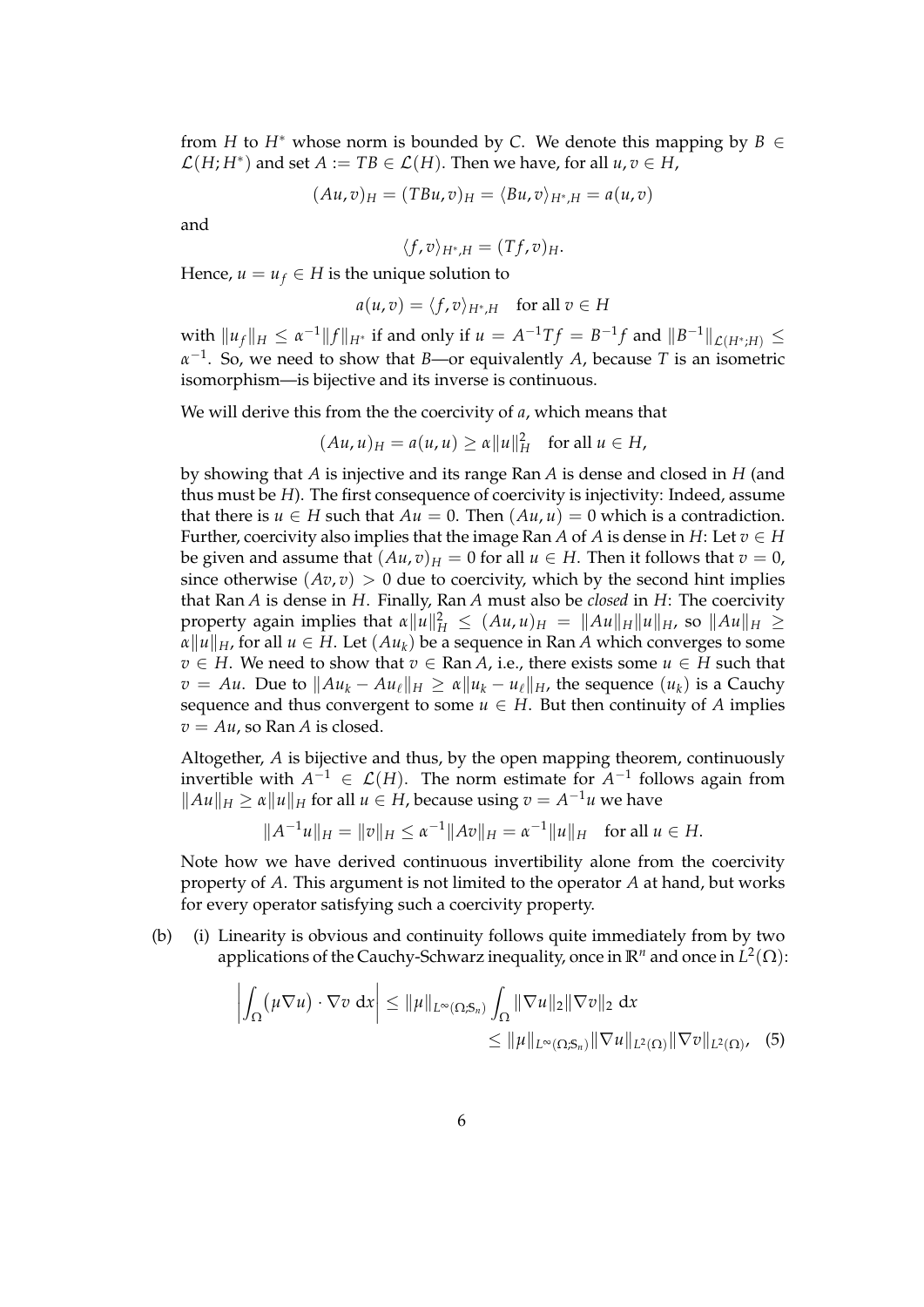and the observation that  $\|\nabla u\|_{L^2(\Omega)}$  and  $\|\nabla v\|_{L^2(\Omega)}$  are smaller than or equal to  $\|u\|_{H^1_0(\Omega)}$  and  $\|v\|_{H^1_0(\Omega)}$  (in the present case with zero boundary data, the expressions are in fact equivalent, see the hint for the second part of this exercise).

(ii) We show that the ellipticity assumption on  $\mu$  implies that  $(u, v) \mapsto \langle A_u u, v \rangle$ satisfies the assumptions in the Lax-Milgram lemma with  $H=H_0^1(\Omega).$  Boundedness was already shown in (5), and coercivity can be seen as follows:

$$
\langle A_{\mu}u, u \rangle = \int_{\Omega} (\mu \nabla u) \cdot \nabla u \, dx
$$
  

$$
\geq \mu_0 \int_{\Omega} \|\nabla u\|_2^2 \, dx = \mu_0 \|\nabla u\|_{L^2(\Omega)}^2 = \mu_0 \|u\|_{H_0^1(\Omega)}^2.
$$

The Lax-Milgram lemma then yields the assertions about unique solvability and the norm stability estimate.

Finally, define  $F: H_0^1(\Omega) \to \mathbb{R}$  by

$$
F(w)=\frac{1}{2}\int_{\Omega} \bigl(\mu \nabla w\bigr) \cdot \nabla w \,\, \mathrm{d} x-\langle f,w\rangle_{H^{-1}(\Omega),H^1_0(\Omega)} \quad \text{for } w \in H^1_0(\Omega).
$$

The function  $\bar{u} \in H_0^1(\Omega)$  is a solution of the minimization problem (4) if and only if  $F'(\bar{u}) = 0$  in  $H^{-1}(\Omega)$ , or equivalently  $F'(\bar{u})v = 0$  for all  $v \in$ *H*<sup>1</sup><sub>0</sub>( $\Omega$ ). Since the integral in the definition in *F* is exactly  $\frac{1}{2}a(w,w)$ , we can rely on Example 3.3 in the lecture notes which says that the derivative of this function in *w* is exactly  $v \mapsto a(w, v)$ , and thus find

$$
F'(w)v=\int_{\Omega} \bigl(\mu \nabla w\bigr) \cdot \nabla v \,\, \mathrm{d} x-\langle f,v\rangle_{H^{-1}(\Omega),H^1_0(\Omega)} \quad \text{for all } v \in H^1_0(\Omega).
$$

From this expression it is obvious that  $u_f = \bar{u}$ , the solution of (4), because then  $F'(u_f)v = 0$  for all  $v \in H_0^1(\Omega)$ , and we have already seen that  $u_f$  is the unique function in  $H_0^1(\Omega)$  with this property.

**Exercise 3** (Projection formula for the optimal control)**.** Consider a bounded domain  $\Omega \subset \mathbb{R}^n$  and the optimal control problem

$$
\min_{(y,u)\in H_0^1(\Omega)\times L^2(\Omega)} \frac{1}{2} \int_{\Omega} |y - y_d|^2 dx + \frac{\beta}{2} \int_{\Omega} |u|^2 dx
$$
\n(EII-OCP)\n  
\ns.t.  $Ay = \mathcal{E}u$  in  $H^{-1}(\Omega)$ 

with  $A \in \mathcal{L}(H_0^1(\Omega); H^{-1}(\Omega))$  and  $A^{-1} \in \mathcal{L}(H^{-1}(\Omega); H_0^1(\Omega))$ ; imagine the divergencegradient operators from exercise 2. Moreover,  $\mathcal{E} \in \mathcal{L}(L^2(\Omega); H^{-1}(\Omega))$  denotes the embedding  $L^2(\Omega) \hookrightarrow H^{-1}(\Omega)$  and we have  $y_d \in L^2(\Omega)$  and  $\beta > 0$ .

(a) Show that every feasible pair  $(y, u)$  is regular.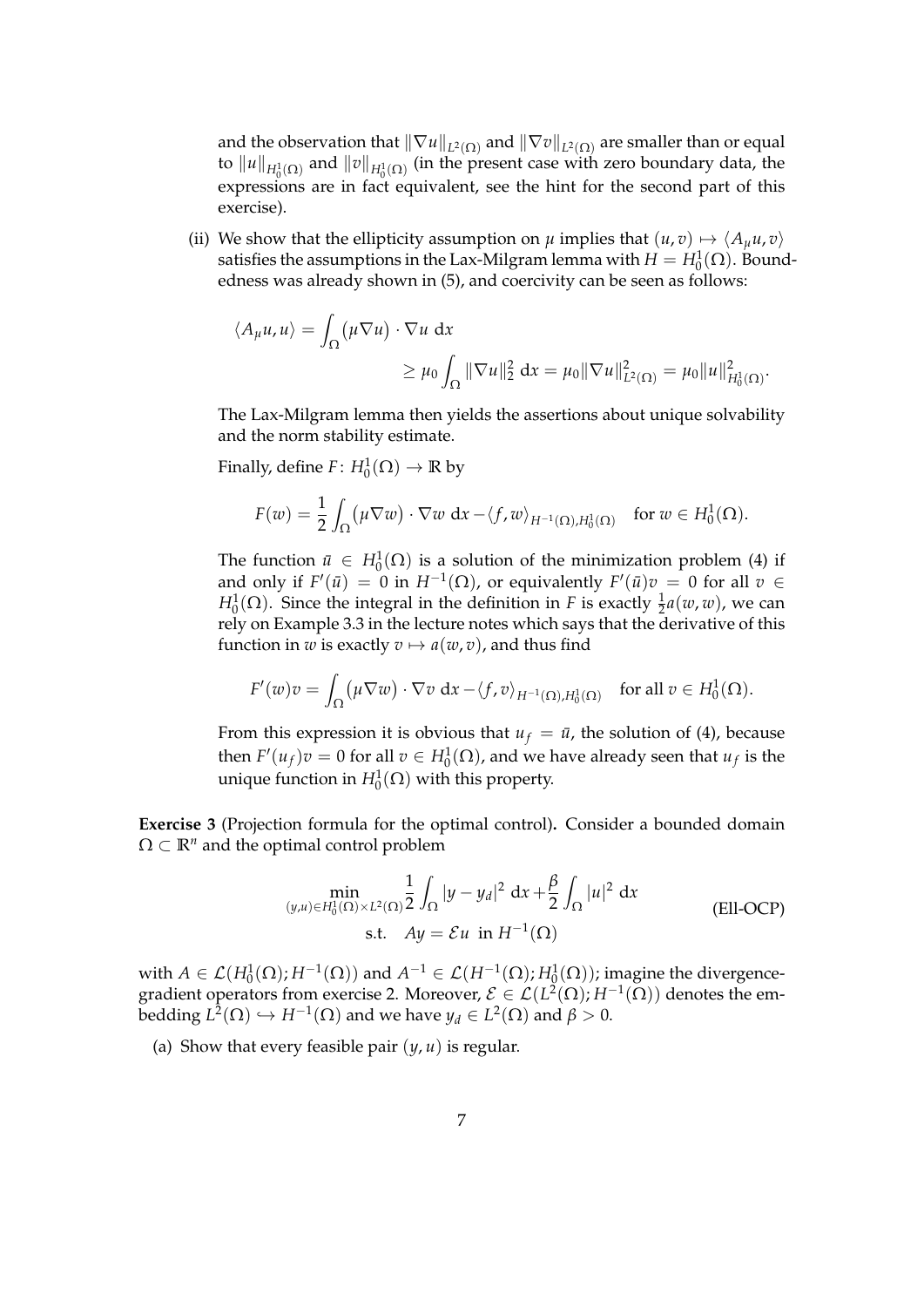(b) Let  $(\bar{y}, \bar{u})$  be a locally optimal solution of (Ell-OCP). Show that the optimal control  $\bar{u}$  is given by

 $\bar{u}(x) = -\beta^{-1}\bar{p}(x)$  for almost all  $x \in \Omega$ ,

where  $\bar{p} \in H_0^1(\Omega)$  satisfies  $A^*\bar{p} = \bar{y} - y_d$ . What does this imply for the regularity of  $\bar{u}$ ? What if we can show higher *H*<sup>2</sup>-regularity properties for *A* and/or *A*<sup>∗</sup> as in the example in the lecture notes?

(c) Now assume that there are also control constraints of the form

$$
u \in U_{ad} = \{w \in L^2(\Omega) \colon a \le w \le b \text{ a.e. on } \Omega\}
$$

in (Ell-OCP), with  $L^2(\Omega)$ -functions  $a \leq b$ . Show that the optimal control  $\bar{u}$  then satisfies

$$
\bar{u}(x) = \text{proj}_{[a(x),b(x)]}(-\beta^{-1}\bar{p}(x)) \text{ for almost all } x \in \Omega.
$$

Make an educated guess about the regularity of  $\bar{u}$  in this case and how an analogous result to the (control-) unconstrained case could be achieved.

## **Solution.**

(a) We set  $X = H_0^1(\Omega) \times L^2(\Omega)$  and  $Z = H^{-1}(\Omega)$  together with  $G(x) = Ay - \mathcal{E}u$  and  $K = \{0_{H^{-1}(\Omega)}\}.$ 

Then  $G'(\bar{x}) = A - \mathcal{E}$  is surjective for every  $\bar{x} \in X$  because  $A \in \mathcal{L}(H_0^1(\Omega); H^{-1}(\Omega))$ is so: For every  $f \in H^{-1}(\Omega)$  there exists  $y \in H_0^1(\Omega)$  such that  $Ay = f$  and thus  $G'(\bar{x})(y,0) = Ay = f$ . By Proposition 3.18 in the lecture notes, surjectivity is a constraint qualification.

(b) Since  $(\bar{y}, \bar{u})$  is regular by the foregoing exercise, we know that the KKT conditions must be satisfied in  $(\bar{y}, \bar{u})$ : There exists a Lagrange multiplier  $\bar{\lambda} \in (H^{-1}(\Omega))^*$  =  $H_0^1(\Omega)$  such that

$$
f'(\bar{x}) + G'(\bar{x})^* \bar{\lambda} = 0 \quad \text{in } H^{-1}(\Omega) \times L^2(\Omega),
$$

where we have the Jacobian representation

$$
G'(\bar{x}) = (A - \mathcal{E}), \text{ so } G'(\bar{x})^* = \begin{pmatrix} A^* \\ -\mathcal{E}^* \end{pmatrix}.
$$

Identifying

$$
f: X \to \mathbb{R}
$$
,  $f(x) = J(y, u) = \frac{1}{2} \int_{\Omega} |Ey - y_d|^2 dx + \frac{\beta}{2} \int_{\Omega} |u|^2 dx$ ,

where  $E \in \mathcal{L}(H_0^1(\Omega); L^2(\Omega))$  is the embedding  $H_0^1(\Omega) \hookrightarrow L^2(\Omega)$ , we find

$$
f'(\bar{x}) = J'(\bar{y}, \bar{u}) = \begin{pmatrix} E(\bar{y} - y_d) \\ \beta \bar{u} \end{pmatrix},
$$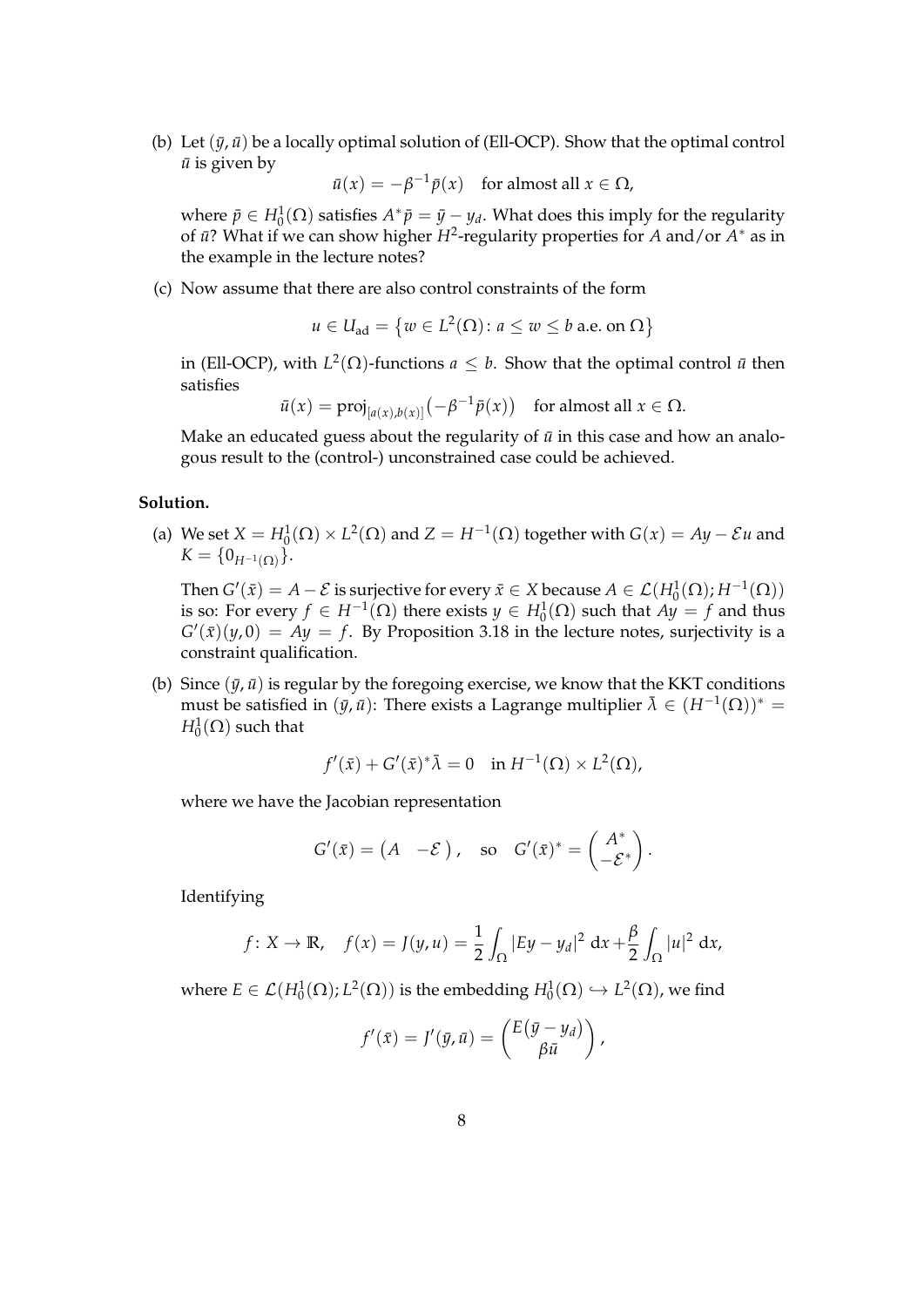thus the KKT condition translates to (component-wise)

$$
E(\bar{y}-y_d) + A^*\bar{\lambda} = 0 \iff A^*\bar{p} = E(\bar{y}-y_d) \text{ in } H^{-1}(\Omega)
$$

with  $\bar{p} := -\bar{\lambda}$  and

$$
\beta \bar{u} - \mathcal{E}^* \bar{\lambda} = \iff \bar{u} = -\beta^{-1} \mathcal{E}^* \bar{p} \quad \text{in } L^2(\Omega).
$$

Here,  $\mathcal{E}^* = E$  is exactly the embedding  $H_0^1(\Omega) \hookrightarrow L^2(\Omega)$  (why?), hence

 $\bar{u}(x) = -\beta^{-1}\bar{p}(x)$  for almost all  $x \in \Omega$ 

follows. In particular,  $\bar{u}$  is also an  $H_0^1(\Omega)$  function!

Concerning regularity: Since the right-hand side in the equation for  $\bar{p}$  is in fact from  $L^2(\Omega)$ , we would even get  $\bar{p}$  and thus  $\bar{u} \in H^2(\Omega) \cap H^1_0(\Omega)$  if we had higher regularity for  $A^*$ . Note that we could also "bootstrap" the regularity of  $\bar{y}$  if  $A$ itself admitted higher regularity, since  $\bar{y}$  satisfies  $A\bar{y} = \bar{u} \in L^2(\Omega)$ , from which we could get  $\bar{y} \in H^2(\Omega) \cap H_0^1(\Omega)$ .

If  $y_d$  was in fact *also* more regular than  $L^2(\Omega)$ , improved regularity for  $\bar{y}$  would imply that the right-hand side in  $A^*\bar{p} = \bar{y} - y_d$  is better, and then we could hope for more regularity of  $\bar{p}$ , implying even more for  $\bar{u}$ , thus for  $\bar{y}$  and so on ... This shows that higher-regularity results can be particularly useful in an optimal control setting because all occurring quantities are linked by differential operators which allows to bootstrap regularities.

(c) Coming from the foregoing exercise, we modify *G* to  $G(x) = {Ay - Eu \over b}$  $\binom{-\mathcal{E}u}{\mu}$  and *Z* to  $Z = H^{-1}(\Omega) \times L^2(\Omega)$  as well as  $K = \{0_{H^{-1}(\Omega)}\} \times U_{ad}$ . We have already seen in the lecture notes that every feasible point is still regular due to the surjectivity of the second component of *G* (and the properties of *A*); this was in Example 3.37. Note moreover that, using the Jacobian representation,

$$
G'(\bar x)=\begin{pmatrix}A&-\mathcal E\\ 0&\mathrm{id}_{L^2(\Omega)}\end{pmatrix},\quad\text{so}\quad G'(\bar x)^*=\begin{pmatrix}A^*&0\\ -\mathcal E^*&\mathrm{id}_{L^2(\Omega)}\end{pmatrix}.
$$

For the new problem, there now exists a Lagrange multiplier pair  $(\bar{p}, \bar{\mu}) \in H_0^1(\Omega) \times$  $L^2(\Omega)$  such that, using already the transformation from the foregoing exercise,

$$
A^*\bar{p} = E(\bar{y} - y_d) \quad \text{in } H^{-1}(\Omega)
$$

and

$$
\bar{u} + \bar{\mu} = -\beta^{-1} \mathcal{E}^* \bar{p} \quad \text{in } L^2(\Omega). \tag{6}
$$

Additionally, there is the constraint  $\bar{\mu} \in T(U_{ad}, \bar{u})^{\circ}$ . In the lecture notes (Example 3.37), we have already identified this polar cone to be

$$
T(U_{\text{ad}} , \bar{u})^{\circ} = \left\{ s \in L^2(\Omega) \colon s|_{[\bar{u} = a]} \leq 0, \, s_{[\bar{u} = b]} \geq 0, \, s_{[a < \bar{u} < b]} = 0 \right\}.
$$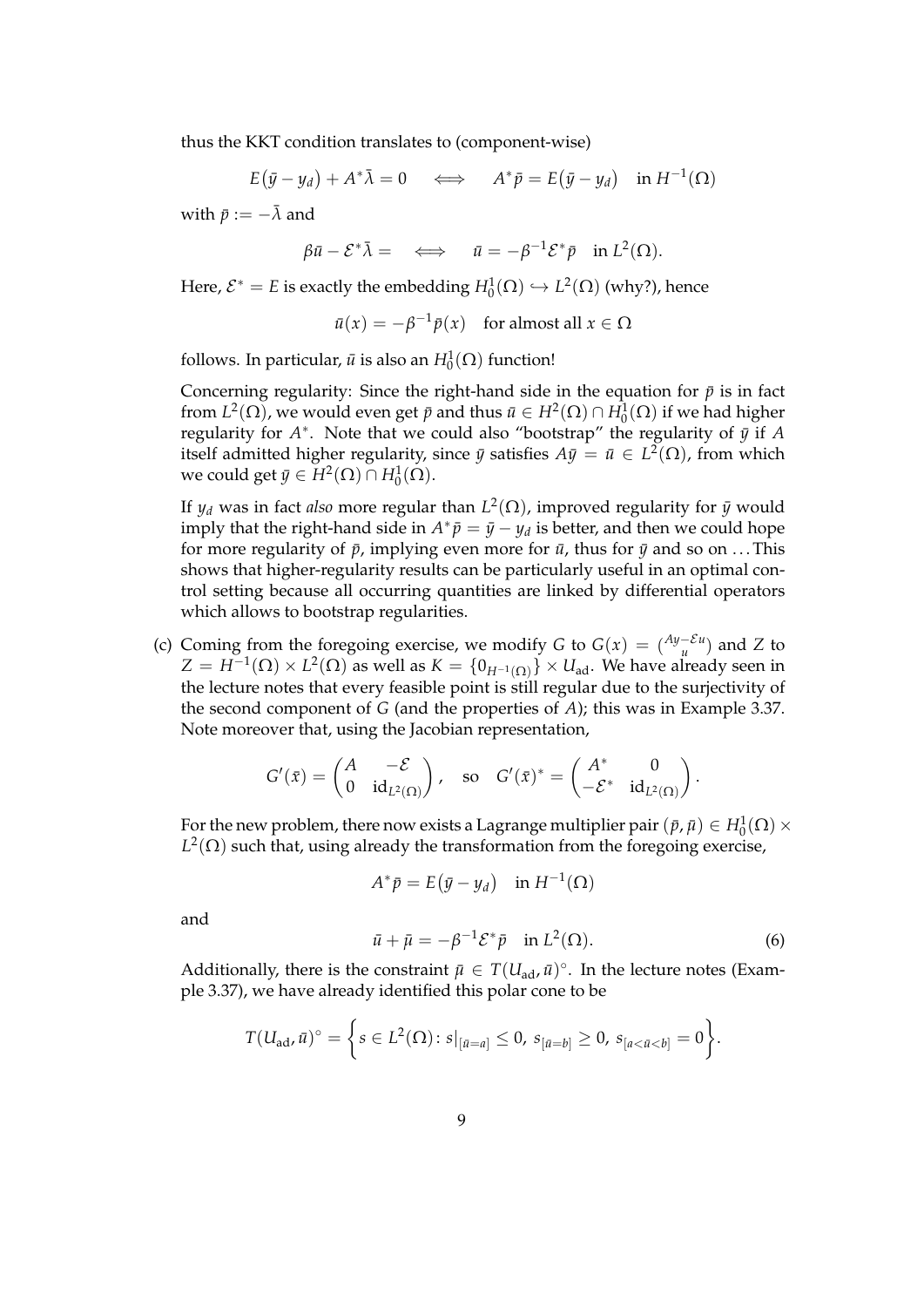We use this together with (6) to derive the projection formula:

Suppose that  $\bar{u}(x) < -\beta^{-1} \bar{p}(x)$  for some  $x \in \Omega$ . This is equivalent to  $\bar{\mu}(x) > 0$ which implies  $\bar{u}(x) = b(x)$ . Conversely,  $\bar{u}(x) > -\beta^{-1}\bar{p}(x)$  is equivalent to  $\bar{\mu}(x) <$ 0 and thus we must already have  $\bar{u}(x) = a(x)$ . If  $\bar{u}(x) = -\beta^{-1} \bar{p}(x)$ , then  $\bar{\mu}(x) = 0$ and we cannot say anything more than  $a(x) \leq \bar{u}(x) \leq b(x)$ , which we already know by feasibility of  $\bar{u}$ . We collect these properties and rewrite them to obtain the projection formula:

$$
\bar{u}(x) = \begin{cases} b(x) & \text{if } b(x) < -\beta^{-1} \bar{p}(x), \\ a(x) & \text{if } a(x) > -\beta^{-1} \bar{p}(x), \\ -\beta^{-1} \bar{p}(x) & \text{if } a(x) \le -\beta^{-1} \bar{p}(x) \le b(x) \end{cases} = \text{proj}_{[a(x),b(x)]}(-\beta^{-1} \bar{p}(x)).
$$

Now,  $\bar{u}$  given by this projection formula will in general not be an  $H^1_0(\Omega)$  function, since *a* and *b* are only  $L^2(\Omega)$  functions; an instructive way to see this is to imagine that  $-\beta^{-1}\bar{p} \geq b$  and thus  $\bar{u} = b$  on  $\Omega$ . On the other hand, this way of thinking shows that there is hope if  $a, b \in H_0^1(\Omega)$ . If  $a, b$  are in fact constant, then one can show that  $\bar u$  inherits the  $H^1_0(\Omega)$ -regularity quite immediately, but the general case is also true.

On the other hand, there is no hope to obtain higher *H*<sup>2</sup>-regularity because the projection is generally "only" Lipschitz-continuous, and it is known that the composition of Lipschitz- and *H*<sup>2</sup>-functions does not preserve *H*<sup>2</sup>-regularity.

**Exercise 4** (Partial ordering induced by pointed cone)**.** Let *X* be a Banach space and let *K* ⊂ *X* be a closed convex and pointed cone, that is,  $K \cap (-K) = \{0\}$ . Show that the relation  $\leq_K$  given by

$$
x_1 \leq_K x_2 \quad \iff \quad x_2 - x_1 \in -K
$$

is a *partial ordering*, that is, it is reflexive, anti-symmetric and transitive. Convince yourself that you are allowed to cancel positive factors *α* on both sides.

**Solution.** First of all if  $\alpha x_1 \leq_K \alpha x_2$  for some  $\alpha > 0$ , then  $\alpha(x_2 - x_1) \in -K$ , and since *K* (and thus also  $-K$ ) is a cone,  $\frac{1}{\alpha} \alpha (x_2 - x_1) \in -K$ , hence  $\alpha x_1 \leq_K \alpha x_2$ .

For the partial ordering property, we collect the three properties:

- **Reflexivity**: Since  $x x = 0 \in -K$  since *K* is *closed*, we have  $x \leq_K x$  for every *x* ∈ *X*.
- Anti-symmetry: Let  $x_1, x_2 \in X$  be related by  $x_1 \leq_K x_2$  and  $x_2 \leq_K x_1$ . Then *x*<sub>2</sub> − *x*<sub>1</sub> ∈ −*K* by the first relation and *x*<sub>1</sub> − *x*<sub>2</sub> ∈ −*K* by the second. The latter means that  $x_2 - x_1 \in K$ , so from the *pointed* property of *K* we infer that  $x_1 - x_2 =$  $x_2 - x_1 = 0$ , hence  $x_1 = x_2$ .